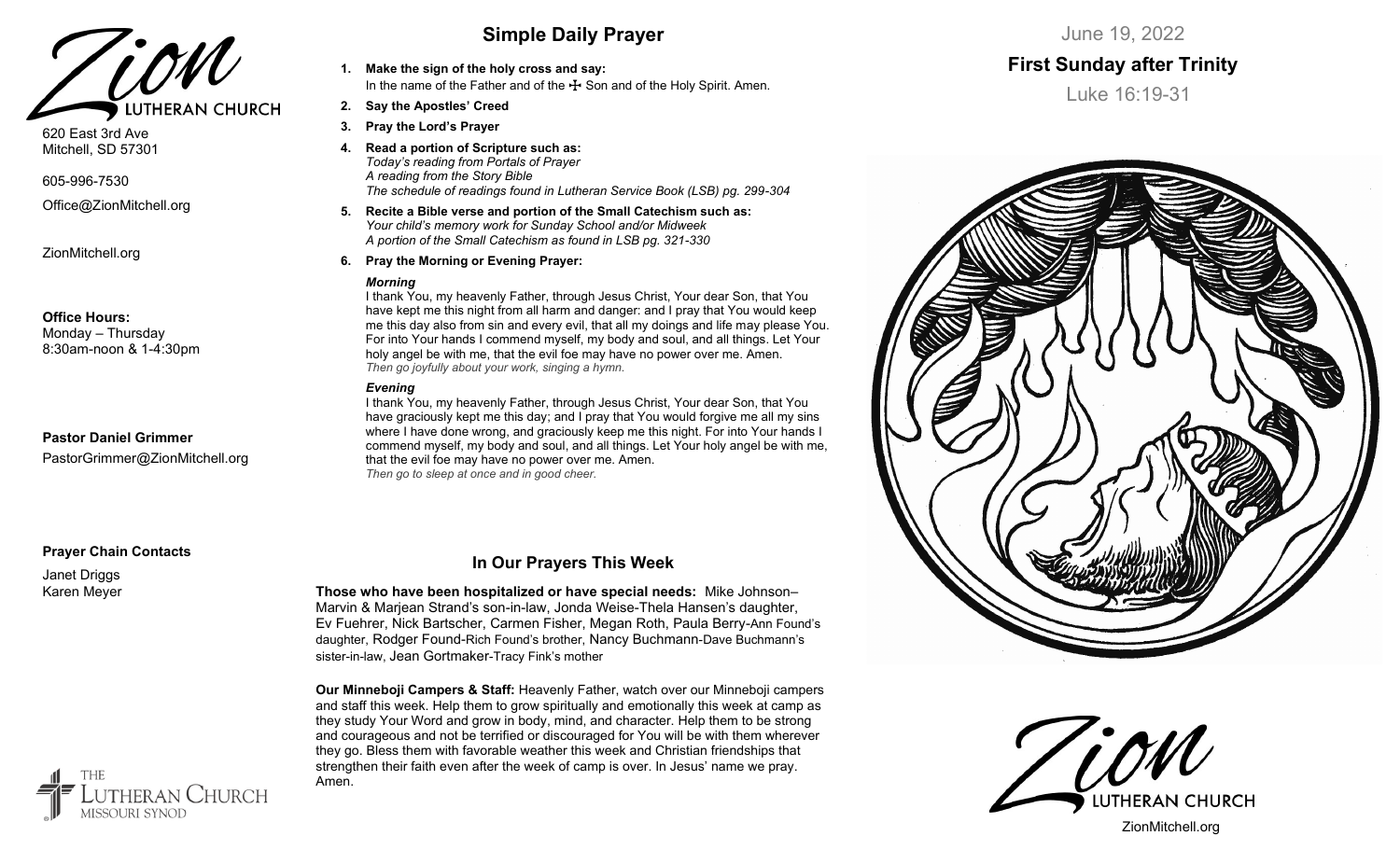## Those Serving Today

#### **8am**

Organist: Edie Goldhammer Head Usher: Bryan Flanagan Ushers: Nathan Flanagan, Zachary Flanagan Acolytes:

### **10:30am**

Organist/Accompanist: Edie Goldhammer Soloist: Hannah Bode Head Usher: Travis Schnabel Ushers: Doug Driggs, Dave Schmidt, John Fink Acolytes: Noah Schnabel, Malachi Hagemann

## Serving Next Week

#### **8am**

Ushers: Russ Whaley, Jeff Schuldt, Chris Wehrmann, Frank Luczak Acolytes:

### **10:30am**

Ushers: Travis Schnabel, Adam Popp, Carter Popp, Carl Bode Acolytes: Taryn Nurnberg

# Budget Update

YTD Budget: \$191,544 YTD Income: \$203,829 Difference: + \$12,285

**We need \$7,981 a week to do God's work at Zion Last week – \$5,017.55**

YTD Bldg Funds – \$9,037

Last Weeks' Attendance: 8:00am – 83 10:30am – 102

#### This Week SUNDAY 8:00am – Divine Service High School Youth Bake Sale 10:30am – Divine Service 2:00pm – Minneboji Campers Leave **MONDAY**  9:00am – Staff Meeting 1:00pm – Quilting **TUESDAY**  8:45am – Newsletter Assembly 11:00am – Winkel-Here WEDNESDAY 1:00pm – COFFEE Bible Study 6:30pm – Stewardship Comm. Mtg. **THURSDAY** FRIDAY Office Closed – Pastor's Day Off **SATURDAY**  Minneboji Campers Return SUNDAY 8:00am – Divine Service 10:30am – Divine Service

## Announcements

# **The Minneboji campers** will be leaving from our parking lot today at 2pm.

Campers are reminded to be here earlier to be ready to load by 1:50pm. Campers riding the bus should return to Mitchell about 1pm on Saturday.

## **Please keep all those attending and**

**leading** Camp Minneboji in your prayers this week. Pray that the Holy Spirit would use this time together to strengthen their faith.

|  | Announcements                                                                                                                                                                                                                                                                                                                                                                                                                                                                                    | June 19, 2022                                                                                                 |                  |  |
|--|--------------------------------------------------------------------------------------------------------------------------------------------------------------------------------------------------------------------------------------------------------------------------------------------------------------------------------------------------------------------------------------------------------------------------------------------------------------------------------------------------|---------------------------------------------------------------------------------------------------------------|------------------|--|
|  | Thanks to soloist, Hannah Bode, and accompanist, Edie Goldhammer<br>for the special music this morning!                                                                                                                                                                                                                                                                                                                                                                                          | Hymn #790<br><b>DIVINE SERVICE - Setting Four</b>                                                             |                  |  |
|  | Our high school youth are having a bake sale today between the<br>services. Stop by and purchase a delicious treat and help our youth fund<br>their trip to the LCMS National Youth Gathering, In All Things -<br>Colossians 1:15-20, in Houston this July.                                                                                                                                                                                                                                      | <b>Confession &amp; Absolution</b><br>Introit – see readings insert<br>Service of the Word                    | p. 203<br>p. 204 |  |
|  | We are looking for volunteers to help with our River of Life VBS for<br>kids entering kindergarten-5 <sup>th</sup> grade in the evenings of July 24-27. We<br>need both leaders and helpers. If you would like to be a part of this<br>summer adventure, please contact Lindsay Schulz or Julie Harnisch.                                                                                                                                                                                        | Readings from Holy Scripture<br>Old Testament: Genesis 15:1-6<br>Gradual - see readings insert                |                  |  |
|  | If you haven't heard, Zion will be welcoming a Vicar soon! Vicar<br>Joseph Greenmeyer was assigned to our congregation back in April. He<br>and his family, consisting of his wife, Faith and son Abraham, will be<br>moving here the end of June and will be installed as our Vicar on<br>Sunday, July 24. After the installation, the Elders are planning a meal<br>out at the Mitchell Day Camp located at 1200 Indian Village Road.<br>Please come and welcome them all to our congregation! | Epistle: 1 John 4:16-21<br><b>Alleluia and Verse</b><br>Holy Gospel: Luke 16:19-31<br>Apostles' Creed         | p. 205<br>p. 207 |  |
|  | If you are interested in helping foster Biblical stewardship principles<br>in our congregation, you are invited to attend the stewardship committee<br>meeting this Wednesday at 6:30pm in the Noah's Ark Room on the<br>upper floor of the Ed Wing.                                                                                                                                                                                                                                             | Sermon Hymn #768<br>Sermon                                                                                    |                  |  |
|  | Thank you to everyone who has donated items for our personal care<br>kits! So far, we have: 17 towels, 47 toothbrushes, 28 nail clippers, 30<br>combs, and soap for 21 kits. The last day to bring your items will be<br>Sunday, July 3.                                                                                                                                                                                                                                                         | Prayer of the Church:<br>Lord, in Your mercy: Hear our prayer.<br>Offering<br>10:30am Solo - Beautiful Savior |                  |  |
|  | Hours Zion members have spent reading the Bible in 2022 - 3043                                                                                                                                                                                                                                                                                                                                                                                                                                   | Service of the Sacrament                                                                                      | p. 208           |  |
|  | "We all belong, first and foremost, to God. His creative and<br>redemptive acts bring value and meaning to our lives. Because we<br>belong to Him, He provides all we need. Our lives also belong to each<br>other, and because we are connected through the body of Christ, we are<br>not alone. We are necessary to each other as we serve through our<br>vocations." Michelle Bauman, director of Y4Life -<br>A Life Quote from Lutherans For Life • lutheransforlife.org                     | Agnus Dei                                                                                                     | p. 210           |  |
|  |                                                                                                                                                                                                                                                                                                                                                                                                                                                                                                  | Communion Hymns # 642, 732, 847, 731                                                                          |                  |  |
|  |                                                                                                                                                                                                                                                                                                                                                                                                                                                                                                  | <b>Nunc Dimittis</b>                                                                                          | p. 211           |  |
|  |                                                                                                                                                                                                                                                                                                                                                                                                                                                                                                  | Closing Hymn #791                                                                                             |                  |  |

**First Sunday after Trinity**